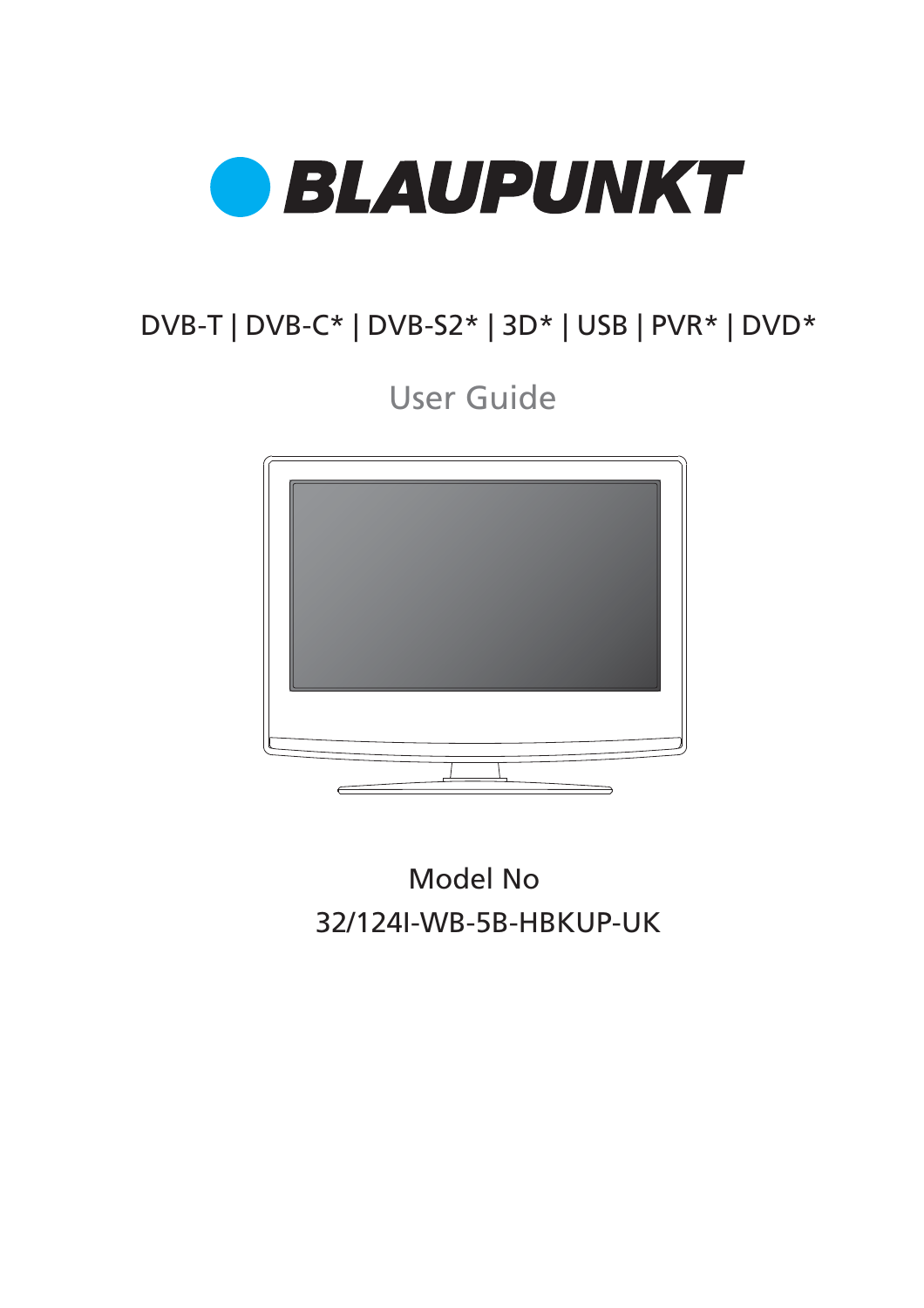# **Important safety instructions**



### **Please, read these safety instructions and respect the following warnings before the ap-pliance is operated:**

- $\blacktriangleright$  This TV with the weight of more than 20 kg must be lifted and carried by at least two people.
- (Be careful! This TV does not contain any parts which could be repaired by the user. In case of a fault, contact the producer or the authorized service. The contact with certain parts inside the appliance might endanger your life. The guarantee is not provided for the faults caused by non-professional interactions!
- $\bullet$  Do not remove the rear part of the appliance.

In order to prevent fire spread, always keep candles and other open flames away from this product.



- $\blacktriangleright$  This appliance is designed for receiving and reproduction of video and sound signals. Any other use is strictly forbidden.
- $\blacktriangleright$  The ideal distance to watch TV is approximately five times the diagonal of the screen. The light striking upon the screen from other light sources can cause reflections and make the quality of the picture worse.
- $\blacktriangleright$  Please, ensure the sufficient ventilation and appropriate distance of the appliance from other pieces of furniture.
- $\blacktriangleright$  Install the product at least 5cm from the wall for ventilation.
- The TV set is designed to be used in moderate climate.
- $\bullet$  The TV set is designed exclusively for the operation in a dry place. When using the appliance outside, please, make sure it is protected against moisture (rain, splashing water). Never expose the appliance to moisture.
- $\bullet$  Do not place any containers with water on the appliance, such as vases, etc. These containers might get pushed over, which would endanger electric safety. Place the appliance exclusively on flat and stable surfaces. Do not place any objects such as newspaper or blankets, etc. on or under the appliance.
- $\bullet$  Make sure the appliance does not stand on any power cables as they might get damaget. Mobile phones and other devices such as WLAN adapters, monitoring cameras with wireless signal transmission, etc. might cause electromagnetic interference and they should not be placed near the appliance.
- $\bullet$  Do not place the appliance near heating elements or in

a place with direct sunshine as it has a negative effect on cooling of the appliance. Heat storage is dangerous and it can seriously reduce the lifetime of the appliance. In order to ensure the safety, ask the qualified person to remove the dirt from the appliance.

- Try to prevent the mains cable or (if it is part of delivery) mains adapter damage. The appliance can only be connected with a supplied mains cable/adapter.
- $\blacktriangleright$  Storms are dangerous for all electric appliances. If the mains or aerial wiring is struck by the lightening, the appliance might get damaged, even if it is turned off. Thus you should disconnect all the cables and connectors of the appliance before the storm.
- $\blacktriangleright$  To clean the screen of the appliance use only a damp and soft cloth. Use only clean water, never detergents or in no case dissol-vents.

#### **Warning:**

- $\blacktriangleright$  Never connect any external devices to a live appliance. Switch off not only the TV but also the devices which are being connected! Plug the appliance plug into the wall outlet after connecting the external devices and the aerial!
- $\blacktriangleright$  Always make sure there is free access to the appliance main switch and to its mains plug.
- $\blacktriangleright$  The appliance is not designed for a use in a workplace fitted with monitors.
- $\blacktriangleright$  The systematic use of headphones at high volume might lead to irreversible hearing damage.
- $\blacktriangleright$  Ensure environmental disposal of this appliance and any components including batteries. When in doubt, please, contact your local authority for details of recycling.
- $\blacktriangleright$  While installing the appliance, do not forget that furniture surfaces are treated with various varnishes, plastics, etc. or they might be polished. The additions contained in these products might cause destruction of base material of appliance stand. This will result in the holdovers of this material stuck to the furniture surface, which are difficult to remove. if not even impossible.
- $\blacktriangleright$  The screen of your TV responds to the top quality requirements and it was checked in details for accidental faulty pixels several times. Due to the technological properties of the manufacturing process, it is not possible to eliminate the existence of a small number of faulty points on the screen for 100% (even with maximum care while production provided). These faulty pixels are not considered faults in terms of guarantee conditions, if their extent is not greater than the boundaries defined by DIN norm.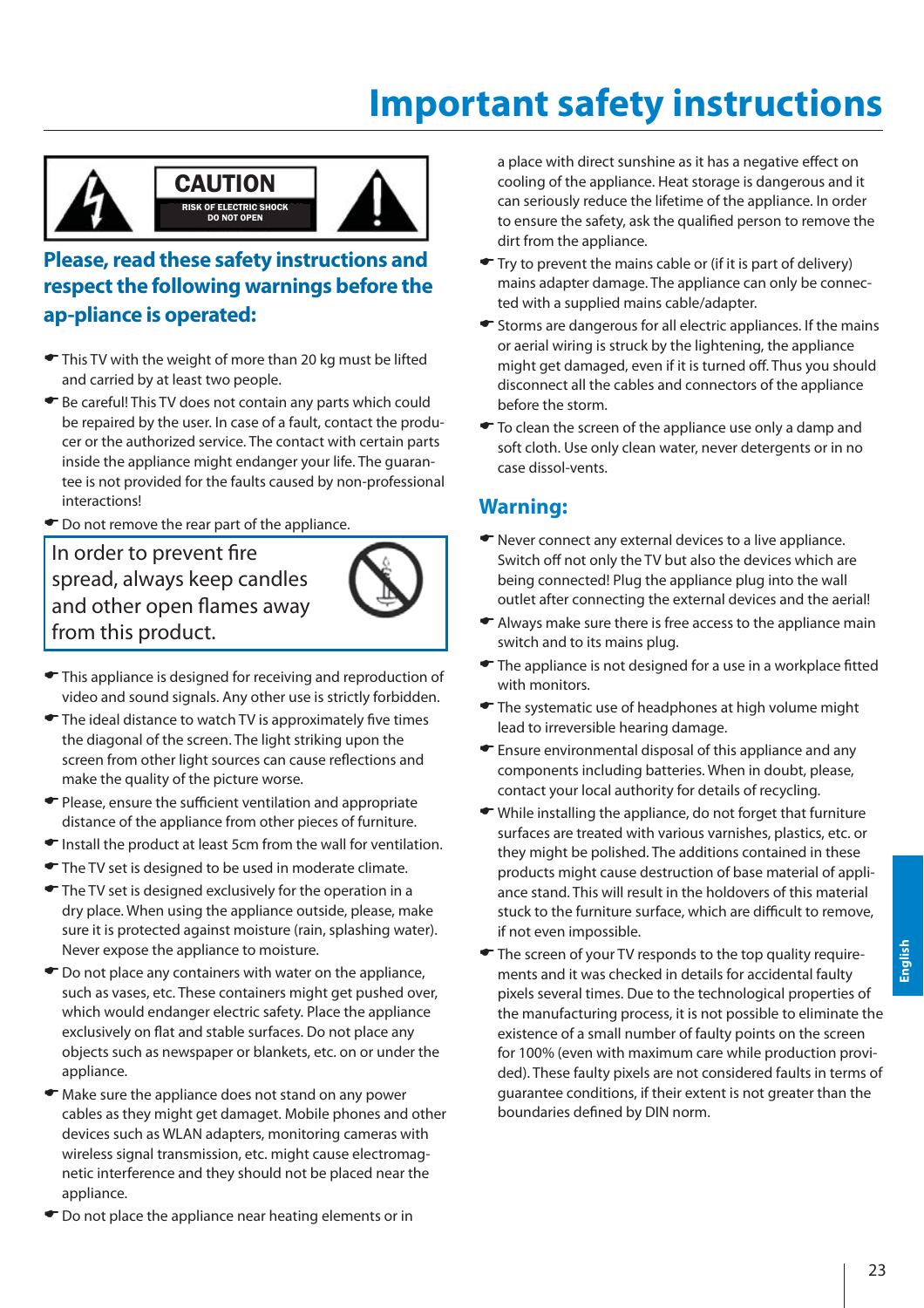# **Important safety instructions**

### **Important information regarding use of video games, computers, captions and other fixed image displays.**

- $\blacktriangleright$  The extended use of fixed image program material can cause a permanent "shadow image " on LCD screen (this is sometimes incorrectly referred to as "burnout to the screen" ). This shadow image is then permanently visible on the screen in the backro-und. It is a partly irreversible damage. You can avoid such a damage by respecting the following instructions:
- $\blacktriangleright$  Reduce the brightness/contrast setting to a minimum viewing level.
- $\bullet$  Do not display the fixed image for a long period of time. Avoid displaying of:
	- » Teletext time and charts,
	- » TV/DVD menu, e.g. DVD contents,
	- » In the "Pause" mode (hold): Do not use this mode for a long time, e.g. while watching a DVD or a video.
	- » Turn off the appliance if you are not using it.

#### **Batteries**

- $\bullet$  Observe the correct polarity when inserting the batteries.
- $\bullet$  Do not expose batteries to high temperatures and do not place them on locations where the temperature might increase quickly, e.g. near the fire or on the direct sunshine.



- $\bullet$  Do not expose batteries to excessive radiant heat, do not throw them into the fire, do not disassemble them and do not try ato recharge unrechargeable batteries. They could leak out or explode.
	- » Never use different batteries together or mix new and old ones.
	- » Dispose of batteries in an environmentally friendly way.
	- » Most of the EU countries regulate the disposal of batteries by law.

### **Product disposal**

(Waste electrical products should not be disposed of with household waste. Separate disposal facilities exist. Check with your Local Authority or retailer for recycling advice.

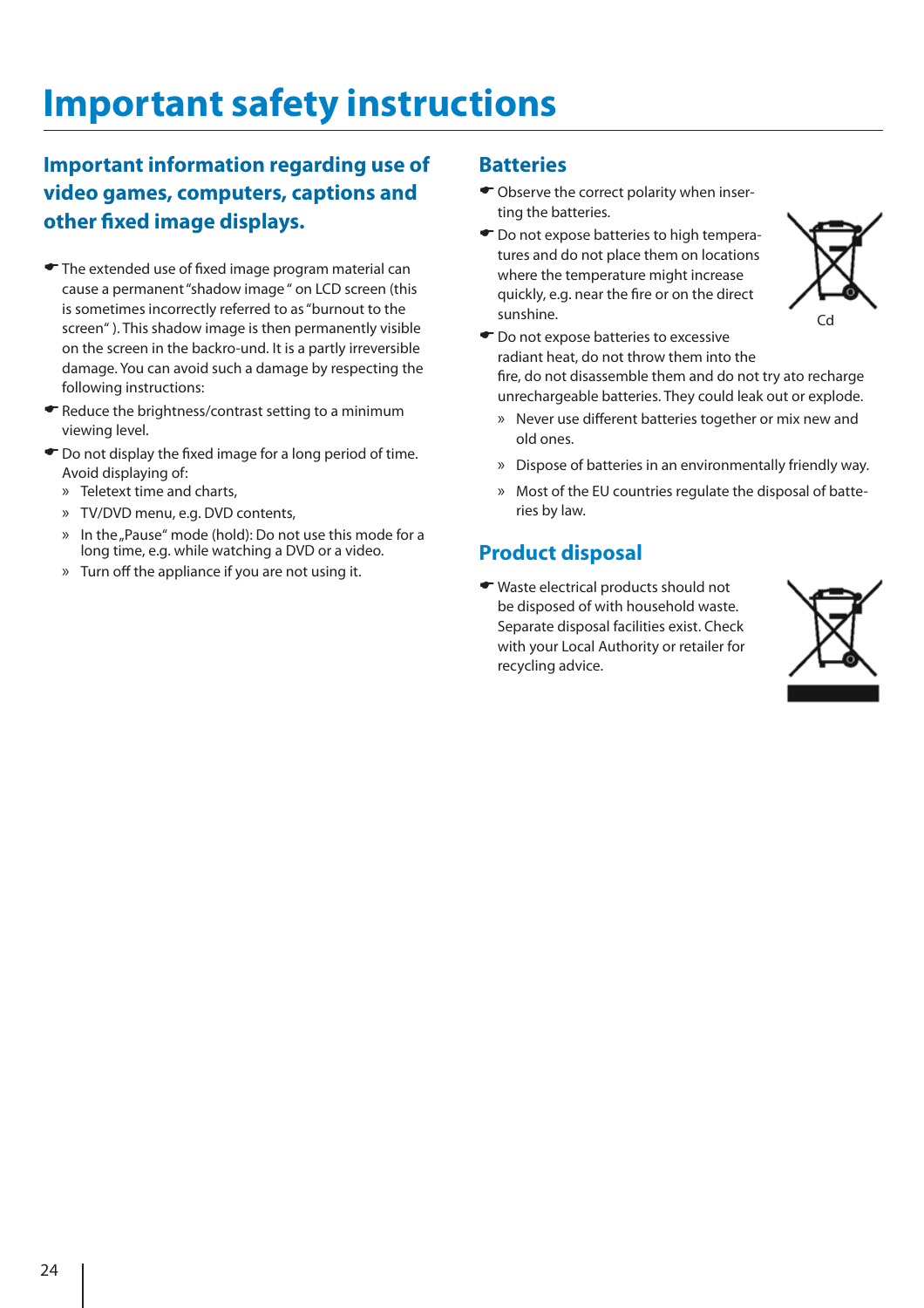### **3D Safety Information**

- $\blacktriangleright$  If you watch the 3D imaging too closely or for a long period of time, it may harm your eyesight.
- $\blacktriangleright$  Watching the TV or playing video games that incorporate 3D imaging with the 3D glasses for a long period of time can cause drowsiness, headaches or fatigue to you and/or your eyes. If you have a headache, or otherwise feel fatigued or drowsy, stopwatching the TV and take a rest.
- (Pregnant woman, seniors, persons with heart problems or persons who experience frequent drowsiness should refrain from watching 3D TV.
- Gome 3D imaging may cause you to duck or dodge the image displayed in the video. Therefore, it is best if you do not watch 3D TV near fragile objects or near any objects that can be knocked over easily.
- $\bullet$  Please prevent children under the age of 5 from watching 3D TV as it may aff ect their vision development.

#### **Warning for photosensitization seizure:**

 $\bullet$  Some viewers may experience a seizure or epilepsy when exposed to certain factors, including fl ashing lights or images in TV or video games. If you or anybody from your family has a history of epilepsy or seizure, please consult with your doctor before watching 3D TV. Also certain symptoms can occur in unspecifi ed conditions without any previous history. If you experience any of the following symptoms, immediately stop watching the 3D imaging and consult a doctor: dizziness or light headedness, visual transition or altered vision, visual or facial instability, such as eye or muscle twitching, unconscious action, convulsion, loss of conscience, confusion or disorientation, loss of directional sense, cramps, or nausea. Parents should monitor their children, including teenagers, for these symptoms as they may be more sensitive to the eff ects of watching 3D TV.

### **Risk of photosensitization seizure can be reduced with the following actions.**

- (Take frequent breaks from watching 3D TV.
- $\bullet$  For those who have vision that is diff erent in each eye, they should watch the TV after taking vision correction measures.
- $\blacktriangleright$  Watch the TV so that your eyes are on the same level as the 3D screen and refrain from sitting too closely to the TV.
- $\bullet$  Do not watch the 3D imaging when tired or sick, and avoid watching the 3D imaging for a long period of time.
- $\bullet$  Do not wear the 3D glasses for any other purpose than viewing 3D imaging on a 3D TV.
- Gome viewers may feel disoriented after watching 3D TV. Therefore, after you watch 3D TV, take a moment to regain awareness of your situation before moving.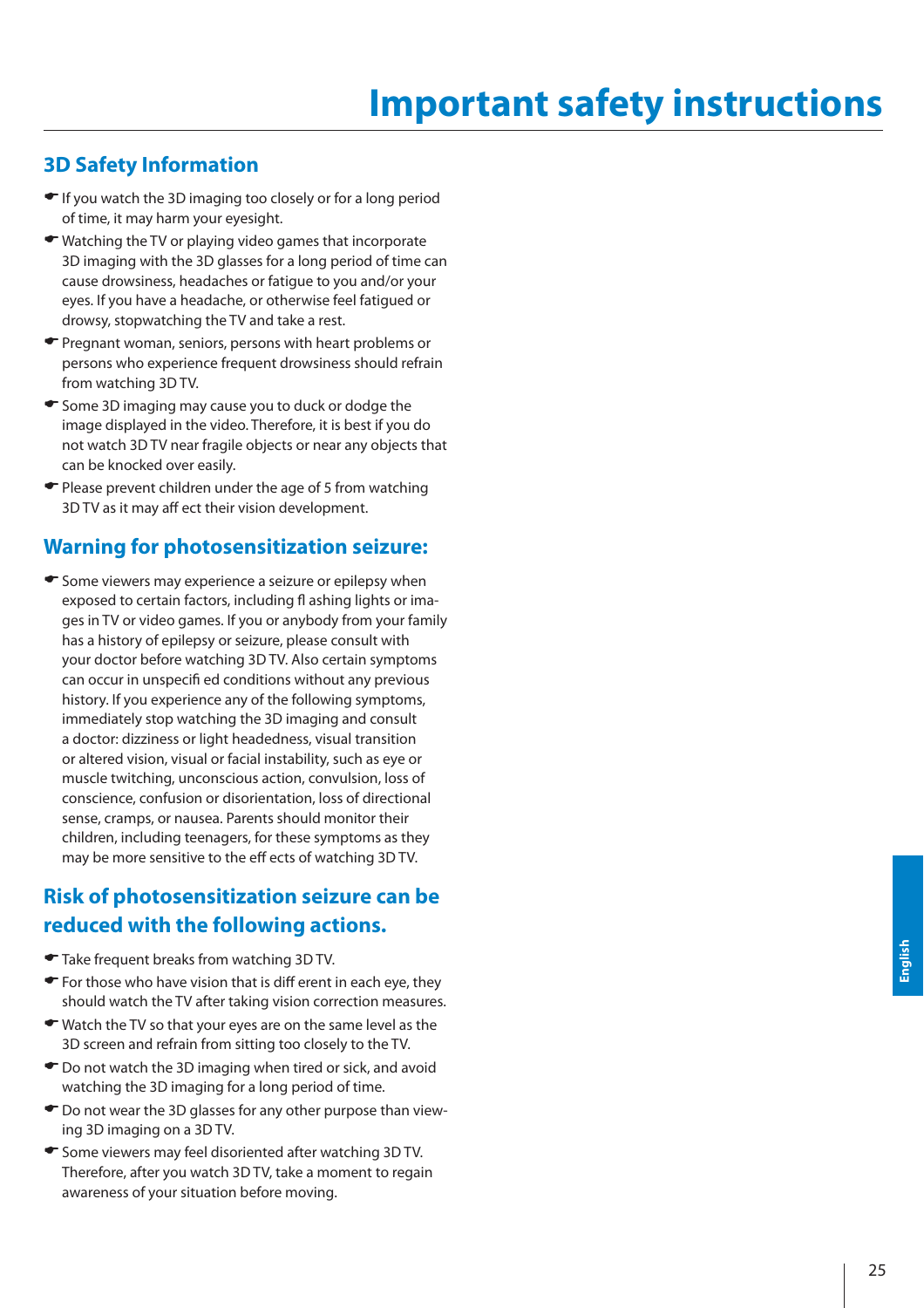# **What is included in the box**

### **Accessories**

Supply of this TV includes following parts:



warranty/service if you are unable to package it correctly. The safest way to package your item in the event of warranty/service repair is in it's original box/packaging.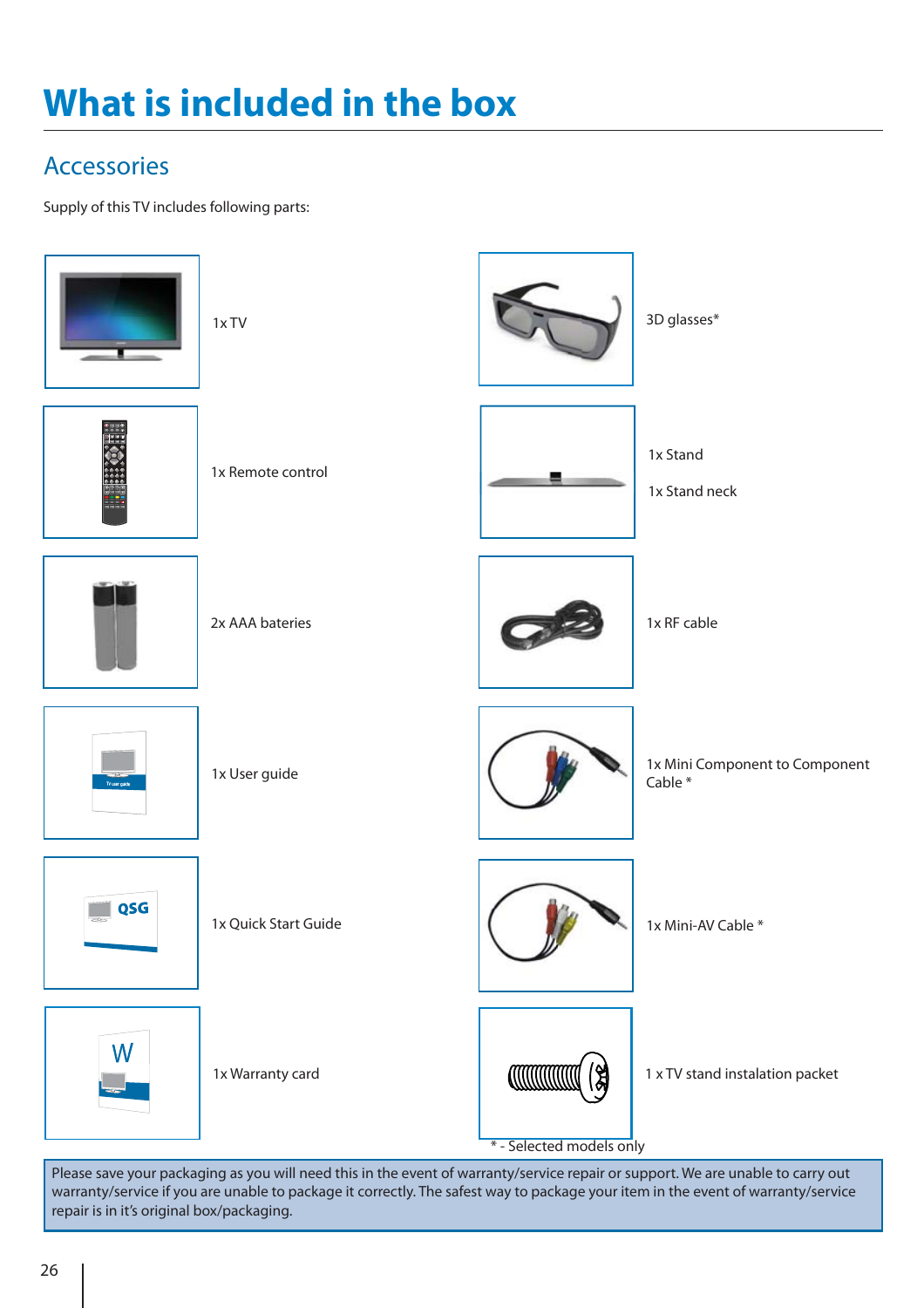# **Device Installation**

### **Attaching the Stand**

**Please follow the instructions in the Stand installation leafl et, located in the accessories bag.**

### **Wall mounting the TV**

This television requires a VESA 100 wall mount, or equivalent.

- 1. Remove the four screws highlighted below.
- 2. The wall mount can now be easily attached to the mounting holes on the rear of the TV. These holes are indicated in the picture below.

For optimum viewing, if wall mounting the TV higher than eye level, the TV should be tilted downwards so that the TV's screen is 'face on'. See fig 1 and 2



### **Important Note**

Position the TV close to the wall to avoid the possibility of it falling when pushed.

The instructions shown below are a safer way to set up the TV, by fixing it to the wall, avoiding the possibility of it falling forwards if pulled. This will prevent the TV from falling forward and causing injury. This will also prevent the TV from damage.

This method is used if the TV is placed on a glass surface or you do not wish to screw anything into your furniture.

Ensure that children do not climb or hang onto the TV.

#### **For this type of installation you will need a fastening chord**

A) Using one/both of the top wall-mounting holes and screws (the screws are already supplied in the wall mounting holes) fasten one end of the fastening chord/s to the TV.

B) Secure the other end of the fastening chord/s to your wall.



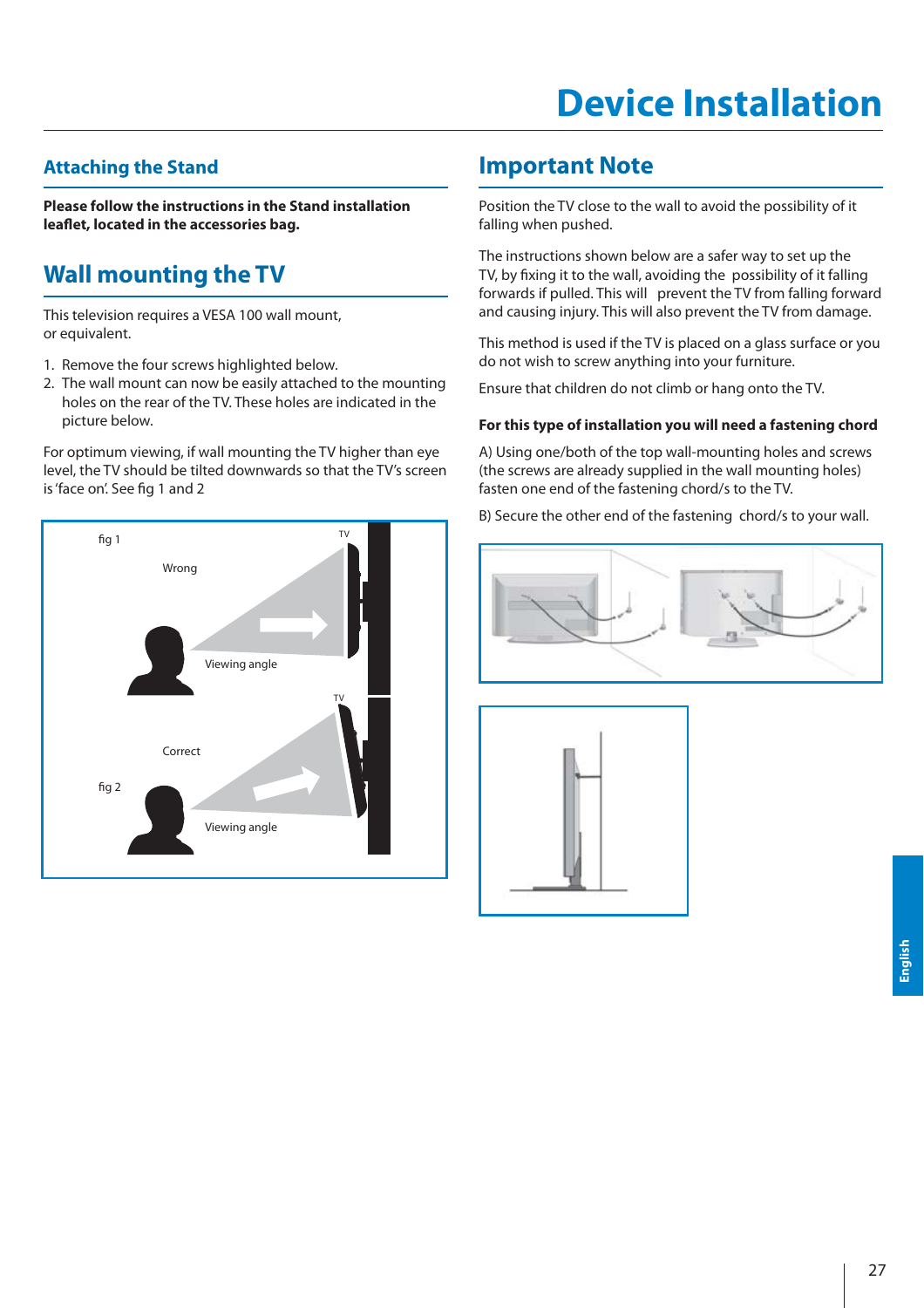# **Getting started - initial set up**





- **1.** Using the RF cable supplied, connect the TV to the TV Aerial wall socket (Fig A). Connect the power cable to the Electrical outlet (Fig B).
- **2.** Turn on the device with marked ON/OFF switch
- **3.** Insert the batteries supplied into the Remote control and press the Standby button to power on the TV.
- **4.** You will now be welcomed with the initial set-up screen. If it does not appear, on the remote control, please press [MENU] then 8-8-8-8 and the menu will appear. Press OK on the remote control and tuning will start.

As part of our continuing efforts to reduce energy consumption, we added a new Ecohome feature (appears on the screen first installation). This function helps reduce energy consumption up 15% compared to other modes. The image brightness is reduced using Ecohome mode. If this setting does not suit your environment, you can choose from other modes (Note: the professional mode is the optimal default mode, but consumes 15% more than the Ecohome). Please select desired language, country and environment. Set LCN\* to ON if you want to arrange found channels by cable provider preferences (only applies to DVB-C channels).

Press OK button to start the tuning process.

- **5.** In the next step select the type of digital broadcasting. You can choose between DVB-T (terrestrial), DVB-C (cable) DVB-S2(satellite). The analog channel will be searched automatically, as most of the cable network includes analog channels. \*
- **6.** Select DVB-C if your TV is connected to a cable TV network. Keep all default settings as possible. Then press [OK] to start the search. If DVB-C channels are missing, contact your network provider for the valid "Network ID" . Then perform a new search. Press the [MENU], select "Automatic Channel Search" and enter the network ID. Start your search by clicking [OK]. \*
- **7. Optional channel presets DVB-S2:** Select "Satellie" in the "Digital-type" in the menu for the optional channel presets. Here you can choose between the satellite operators. Then the channel preferences of the operator will be imported into your TV system. If you set country to Austria in previous step you can select form predefined regional settings.

The execution takes about 10 seconds. Confirm with [OK] button on the remote control, the scanning starts ..

**8.** After successful tuning process, following screen will appear.

If you are missing channels, the reason for this is likely to be signal strength, you should consider connecting signal booster and re-tuning the TV.

#### **Tip:**

If the TV finds some, but not all, of the Digital channels, the TV is functioning correctly but the signal being received is not strong enough. (The signal strength needs to be above 85% - you can see the signal strength the TV is receiving when you change chan-

nels/ programmes) you will need to increase the signal reception in order to receive all of the channels available. The most economical way to do this is by purchasing and connecting a 'signal booster' in between the TV and the TV aerial socket. If this does not solve the problem, you will need to upgrade the TV aerial to a digital hi-gain compatible aerial

**\* - Only for models with DVB-C tuner**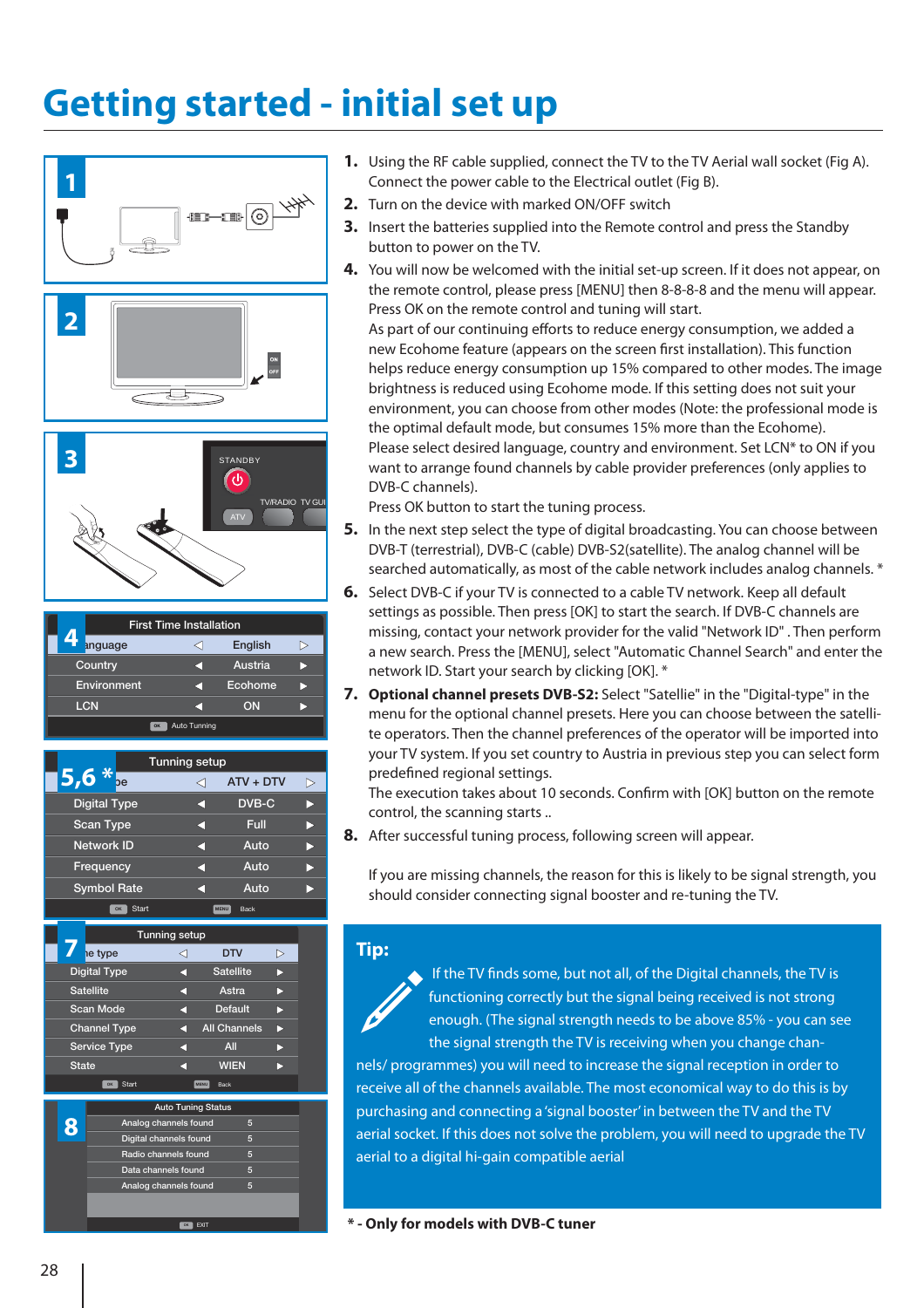# **TV buttons & Source menu**

|                | Eject*                               |
|----------------|--------------------------------------|
| $\blacksquare$ | Play / Pause *                       |
| $Vol+$         | Volume up and menu right             |
| Vol-           | Volume down and menu left            |
| $CH+$          | Programme/Channel up and menu up     |
| CH-            | Programme/Channel down and menu down |
| <b>MENU</b>    | Displays Menu/OSD                    |
| <b>SOURCE</b>  | Displays the input source menu       |
| <b>STANDBY</b> | <b>Standby Power On/Off</b>          |

### Choosing Mode Input/Source

To switch between the different input/connections.

a) Using the buttons on the remote control:

- 1. Press [SOURCE/ AV] The source menu will appear.
- 2. Press  $[\nabla]$  or  $[\nabla]$  to select the input you require.
- 3. Press [OK].

b) Using the buttons on the Television:

- 1. Press [SOURCE].
- 2. Scroll up / down using CH+/ CH- buttons to the input/ source you require.
- 3. Press Vol+ to change input/source to the one selected.

### Input Source **Satellite DTV** ATV PC SCART **\*** HDMI 1 YPbPr **\*** HDMI 2 **\*** HDMI 3 **\*** DVD MEDIA AV **\***

Move **GK** Select

\* - Only on supported devices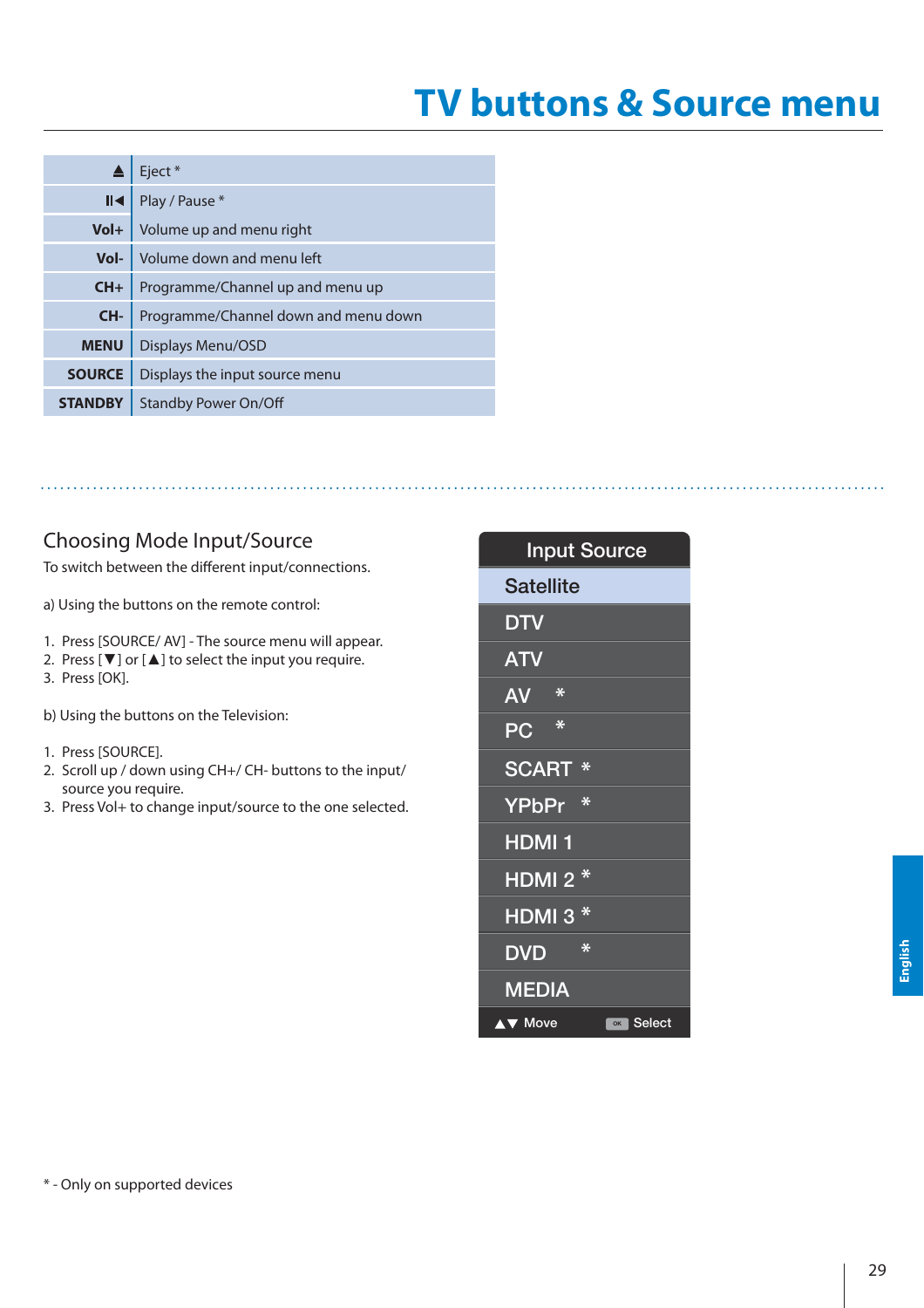# **Remote control**

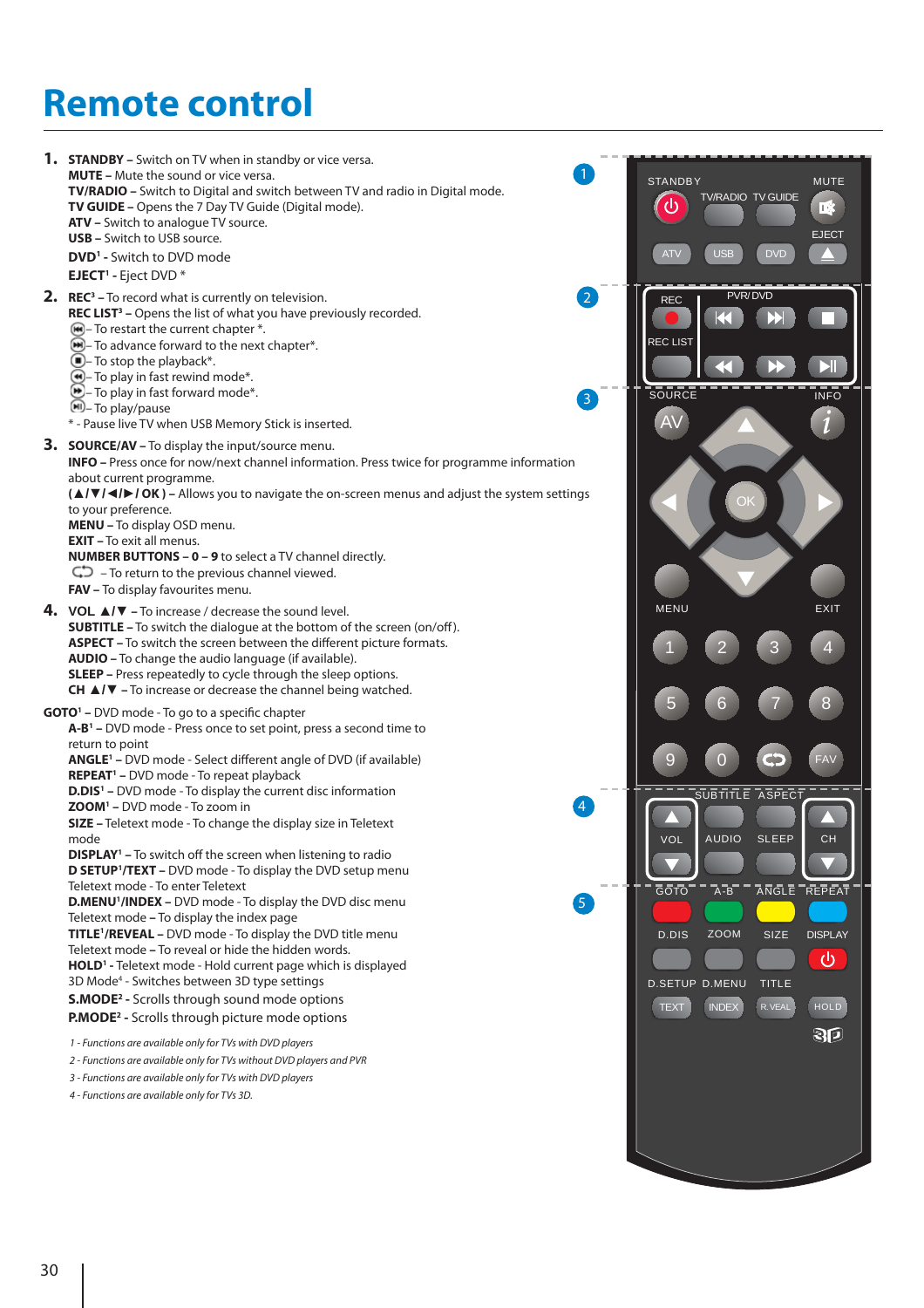# **Connections**



\* - optional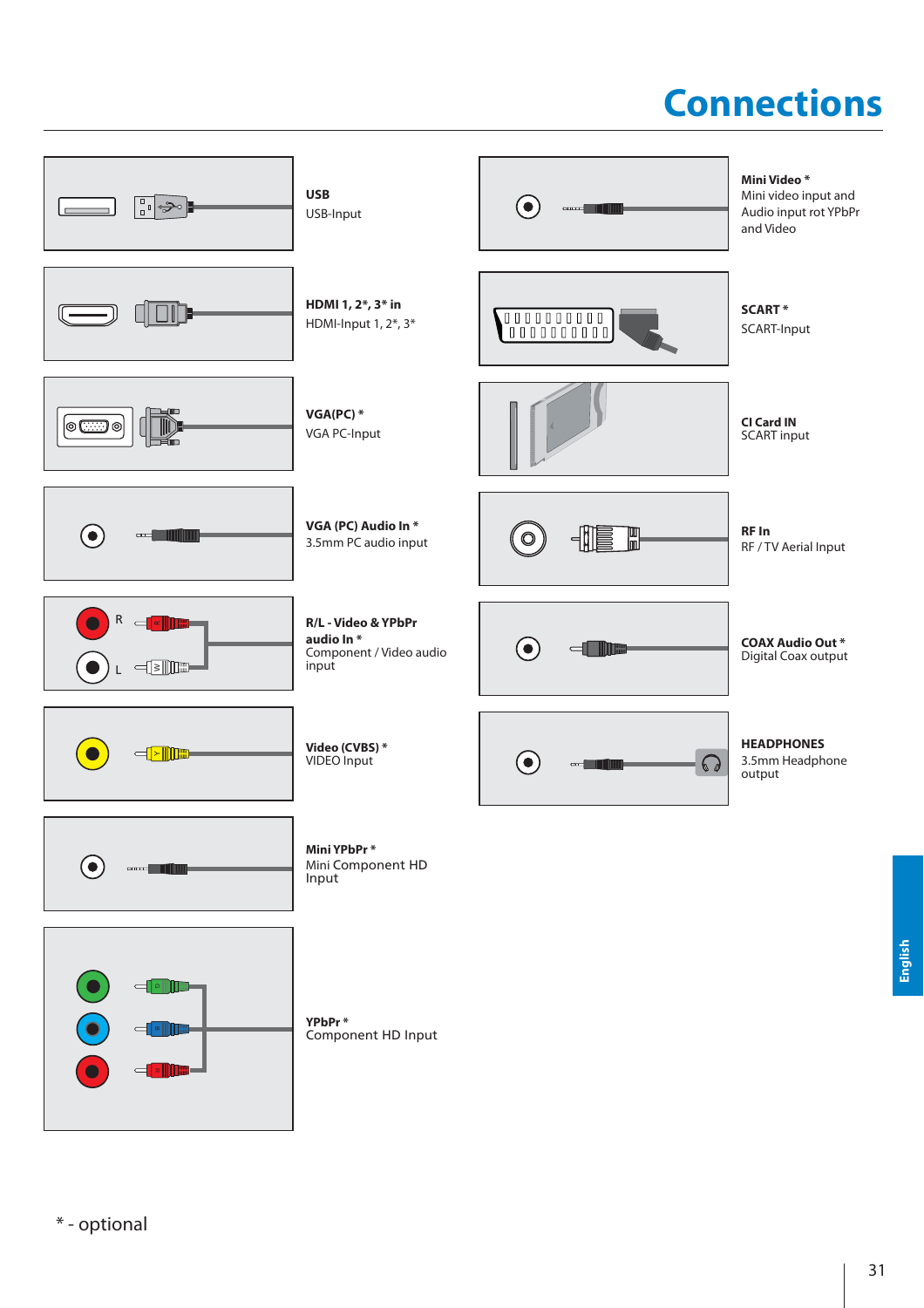# **Connections**

#### **Connecting a DVD Player/Recorder, Video Recorder or Cable/Satellite Box**

TVs Input/Source should be set to SCART.



#### **Connecting a Camcorder, Camera or Games Console** TVs Input / Source should be set to Video.



**Connecting a High Definition (HD) Device**Das HDMI-Option 1 - via HDMI to HDMI cable A HDMI cable can output both video and audio and enables you to enjoy digital-quality video and audio with minimal loss of quality. TVs Input/Source should be set to HDMI.



Option 2 - via Component cable.

If you are supplied with a cable from the device which has RED, GREEN, BLUE, RED & WHITE connectors you must use included YPbPr to MINI YPbPr cable adaptor to connect via Component (for picture) and by phono cable (for sound). TVs Input / Source should be set to Component.



#### **Using the television as a computer monitor**

Connect the VGA cable (not supplied) to the TV and then to your PC or laptop. In order to use the TV speakers, you connect your PC or laptop to the audio input IN of the TV, just over 3.5 mm jack (not included). The input source of the TV must be set to VGA.



#### **Tip:** Maximum cable length for USB and HDMI cable is 3 meters.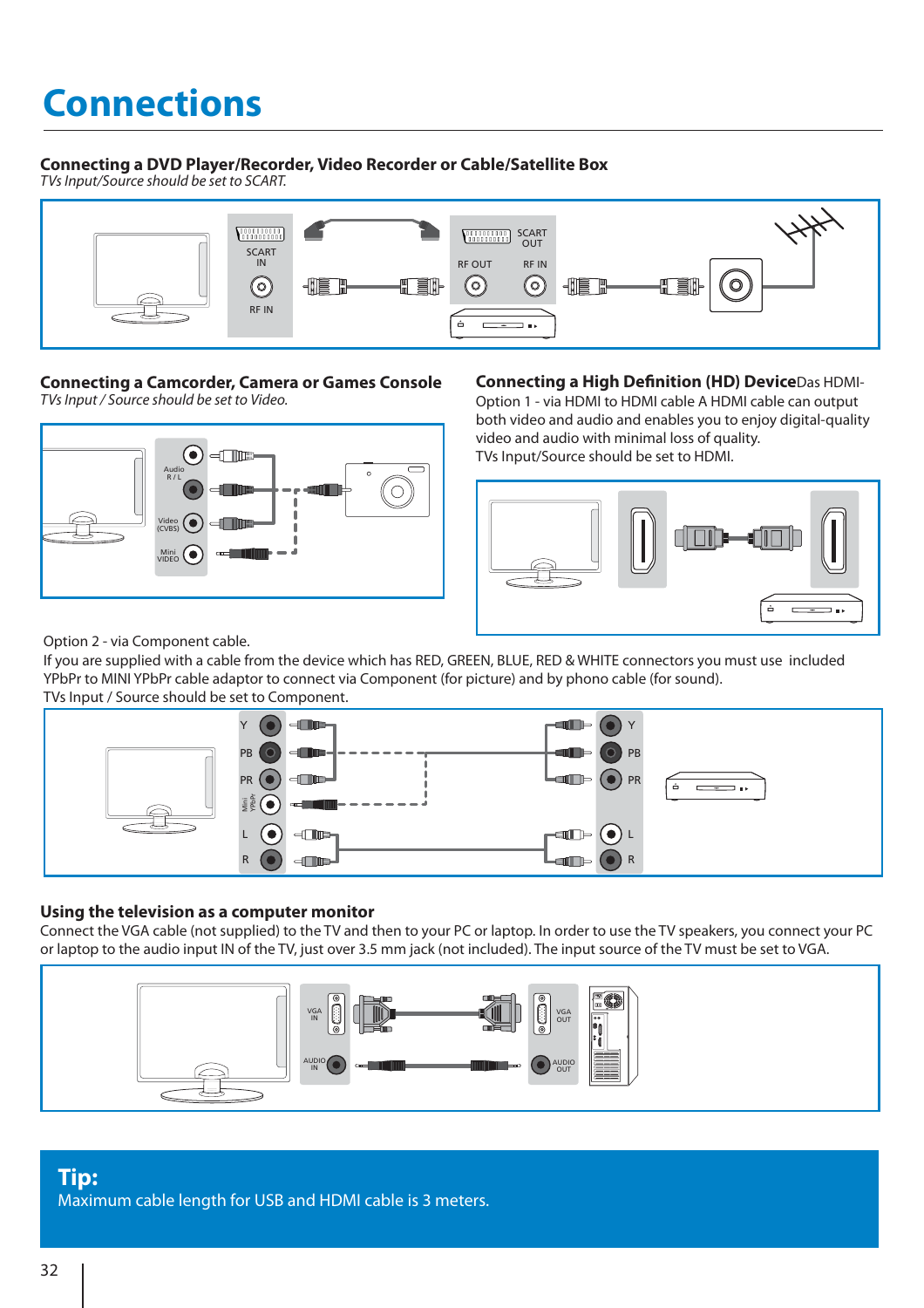## **TV Menu operation TV Menu navigation | Channel | Picture**

### **TV Menu navigation**



To access this menu, press [MENU] button on the remote control. To enter a menu press [OK] If you wish to make changes to any of the default settings, use the scroll ( $\triangle$ / $\Psi$ / $\triangle$ ) buttons. To confirm any settings press [OK] button.

To exit this menu at anytime, press [EXIT] button.

## **Channel**



**Auto Tuning** - Allows you to retune the television for all digital channels, digital radio stations and analogue channels.

**DTV Manual Tuning**- Allows you to manually tune your digital signal.

**ATV Manual Tuning** - Allows you to manually tune your analogue signal.

**Programme Edit** - Allows you to delete, skip and add favourite channels.

**Schedule List** - Lists your programme reminders.

**Signal Information** - Information about satellit signal.

**CI Information** - Pay per view services require a "smartcard" to be inserted into the TV. If you subscribe to a pay per view service the provider will issue you with a 'CAM' and a "smartcard". The CAM can then be inserted into the COMMON INTERFACE PORT (CI Card In).

**Dish Setup** - This menu is only available in DVB-S2 mode. You can select the type of satellite, your transponder and your LNB type, etc..

### **Picture**



#### **Picture Mode** - Choose from the following presets.

| Standard       | Default settings                                 |
|----------------|--------------------------------------------------|
| Dynamic        | Recommended settings for fast moving<br>pictures |
| Mild           | Set to be lighter in colour and less bright      |
| Personal       | Lets you manually alter all the settings         |
| <b>Frohome</b> | Consume 15% less energy.                         |

**Contrast** - Switch the balance between black and white. **Brightness** - Increase or decrease the brightness of the picture. **Colour** - Increases the colour from black and white.

**Tint** - Lets you increase or decrease the level of tint within the picture.

**Sharpness** - Increase or decrease the sharpness of the picture.

**Colour Temperature** - Choose from the following presets.

| Normal                                               | Default settings                   |  |
|------------------------------------------------------|------------------------------------|--|
| Warm                                                 | Increases red within the picture   |  |
| Cold                                                 | Increases blue within the picturew |  |
| Noise Reduction - Choose from the following presets. |                                    |  |
|                                                      |                                    |  |

| $\bigcirc$ ff | Turns noise reduction off  |
|---------------|----------------------------|
| Low           | Minor system adjustment    |
| Middle        | Medium system adjustments  |
| High          | Maximum system adjustments |
| Default       | Default settings           |

**100 Hz Mode\* –** Settings for smooth playback in 100Hz mode.

Tip: If you do not press any buttons for 10 seconds, the menu will automatically exit. You can change the length of time before the menu exits automatically - see 'Menu Duration' section.

**\* - Only for models with AMR 400**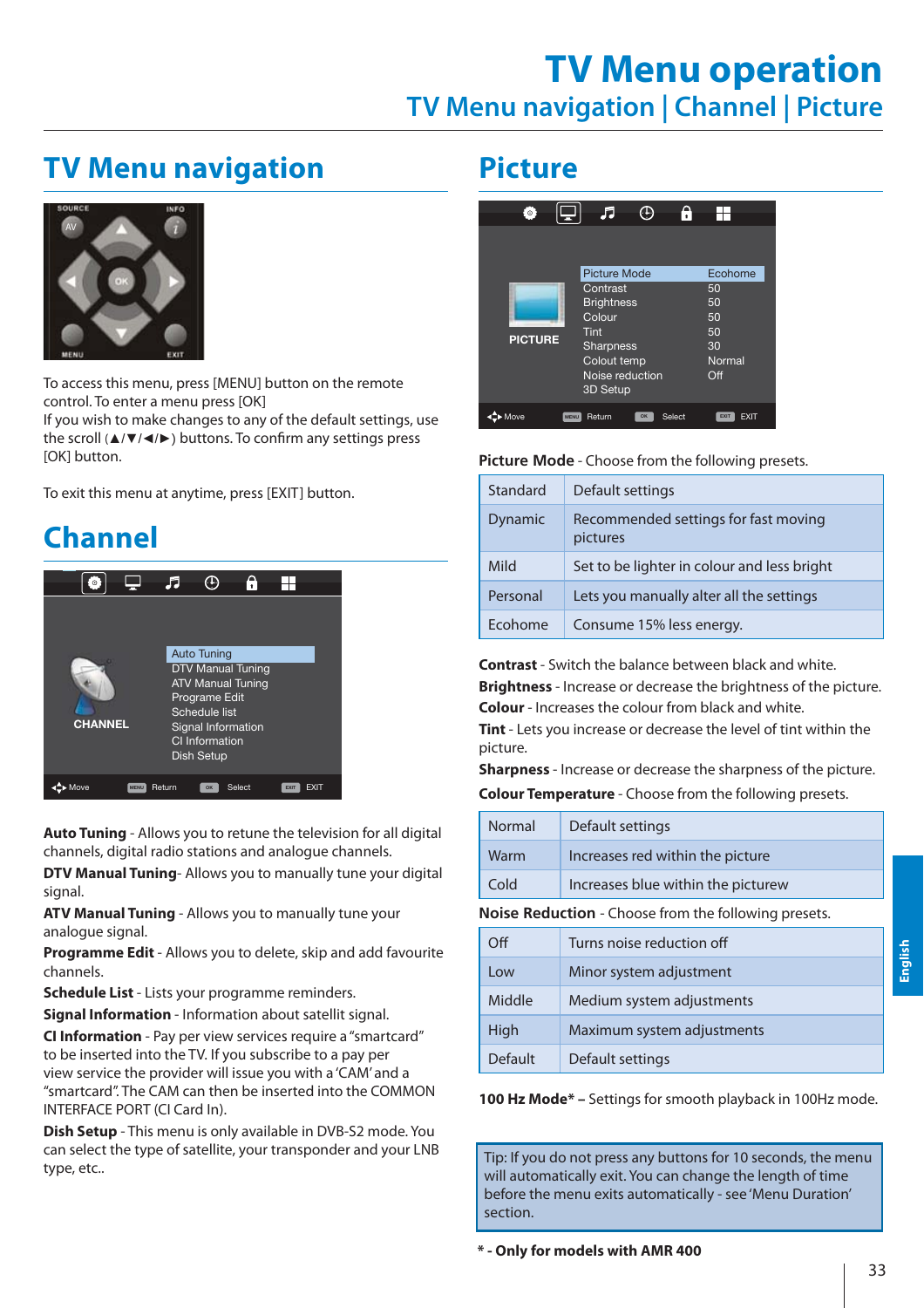# **TV Menu operation 3D Settings\***

## **3D Settings \***

| ۰<br>s                                                                                                                                                                                                        | А<br>$\oplus$<br>л                    | H                        |                 | 3D Setup            |               |   |
|---------------------------------------------------------------------------------------------------------------------------------------------------------------------------------------------------------------|---------------------------------------|--------------------------|-----------------|---------------------|---------------|---|
|                                                                                                                                                                                                               |                                       |                          | 3D Type         |                     | Side by side  | ▷ |
| Ecohome<br>Picture Mode<br>Contrast<br>50<br><b>Brightness</b><br>50<br>50<br>Colour<br>50<br>Tint<br><b>PICTURE</b><br>30<br><b>Sharpness</b><br>Normal<br>Colout temp<br>Noise reduction<br>Off<br>3D setup |                                       |                          | Exchange 3D L/R | а                   | L/R           |   |
|                                                                                                                                                                                                               |                                       |                          | 2D to 3D        |                     | Off           |   |
|                                                                                                                                                                                                               |                                       |                          | 3D to 2D        |                     | Off           |   |
|                                                                                                                                                                                                               |                                       |                          | 2D to 3D Depth  |                     | <b>Middle</b> |   |
|                                                                                                                                                                                                               |                                       | ٠<br>Move<br><b>MENU</b> | Back            | <b>EXIT</b><br>EXIT |               |   |
| < <sup>4</sup> Move                                                                                                                                                                                           | Select<br>Return<br>OK<br><b>MENU</b> | EXIT<br>EXIT             |                 |                     |               |   |

For the best 3D picture eff ect, watch your TV from vertical angle +/- 10°.

**3D Type** - 3D Type- When connecting a 3D product sometimes the picture maybe displayed incorrectly; choose from the following settings to correct this. You can toggle these settings by pressing the '3D' button on your remote (see page 119).

| 3D off                         | Turns 3D off                                                                                                                                                                                                                                                                                                                                                                                                                                                                                                                                       |
|--------------------------------|----------------------------------------------------------------------------------------------------------------------------------------------------------------------------------------------------------------------------------------------------------------------------------------------------------------------------------------------------------------------------------------------------------------------------------------------------------------------------------------------------------------------------------------------------|
| Side by Side<br>3D Format      | 3D format is commonly used in 3D broadcasting, works by halving the horizontal resolution of videos to<br>store left and right eye images in each frame. It eff ectively displays up to 960 x 1,080-pixel pictures to each<br>eye, enabling TV stations to telecast 3D content at a much lower bandwidth compared with 3D Blu-ray discs.<br>Typical supported resolutions are limited to 720p and 1080i for 3D TV programs.<br>Users will need to manually select the correct 3D format to properly display side-by-side<br>3D content on a 3D TV. |
| <b>Top Bottom</b><br>3D Format | 3D format is alternative for 3D broadcast, which is pretty similar to side-by-side 3D except that it halves the<br>vertical resolution instead. Available primarily up to 720p resolution, top-and-bottom 3D off ers 1,280 pixels<br>horizontally. The higher pixel count is generally considered more suitable for displaying panning motion in sports<br>programs.                                                                                                                                                                               |
| Frame<br>Alternative           | As its name suggests, this format stacks the left and right eye images in each frame to retain the content's<br>original resolution for the best 3D pictures. Most, if not all, 1080p 3D Blu-ray movie discs and 720p PS3 3D<br>games are produced utilizing this technique. Another key diff erentiator is that all 3D TVs should be able to<br>automatically detect frame-packing 3D signals and correctly display the content without user intervention.                                                                                        |
| Line by Line                   | The picture signals for left and right eyes are interleaved in alternate lines. The left clip's resolution is halved<br>then placed in the odd lines of the video stream. Correspondingly, the right clip's resolution is halved then<br>placed in the even lines of the video stream. When combined the video stream totals 1920×1080.                                                                                                                                                                                                            |

**Exchange 3D L/R**- change picture sequence for different viewing

2D to 3D- Changes the picture from regular 2 dimensions to 3 (3D). Please note as content is being changed by the TV the effects are limited

**3D to 2D**- Changes the picture from 3D to regular 2 dimensions (2D).

**2D to 3D Depth** - Depth of pictures converted from 2D to 3D.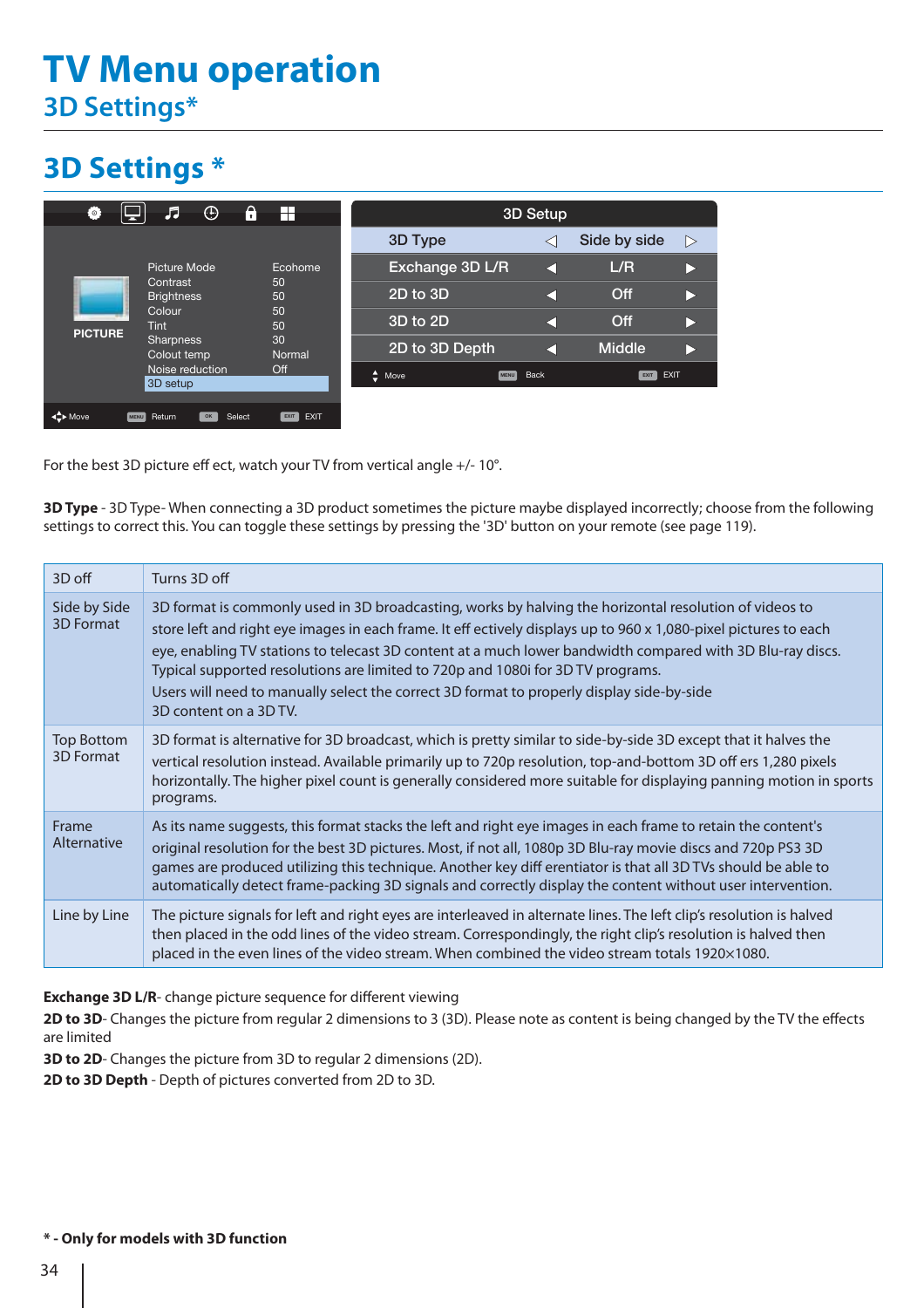## **TV Menu operation Sound | Time | Lock**

## **Sound**

| Гō.          | Æ                                                    | ٢Ņ<br>Ð                                                  |                                                              |
|--------------|------------------------------------------------------|----------------------------------------------------------|--------------------------------------------------------------|
| <b>SOUND</b> | Treble<br><b>Bass</b><br>Balance<br><b>AD Switch</b> | Sound Mode<br>Auto Volume Level<br><b>Digital Output</b> | Standard<br>50<br>50<br>$\Omega$<br>Off<br><b>PCM</b><br>Off |
| Move         | Return<br><b>MENG</b>                                | Select<br>OK                                             | <b>EXIT</b><br>EXIT                                          |

**Sound Mode** - Choose from the following presets:

| Standard      | Default settings                        |
|---------------|-----------------------------------------|
| <b>Music</b>  | Emphasises music over voices            |
| Movie         | Provides live and full sound for movies |
| Personal      | Selects your personal sound settings    |
| <b>Sports</b> | Emphasises sound for sports             |

Tip: Treble and bass levels can only be adjusted when the sound mode 'Personal' is selected.

**Treble** - To adjust the amount of high frequency within the sound.

**Bass** - To adjust the amount of low frequency within the sound. **Balance** - To switch the sound between the left and right speakers.

**Auto Volume Level (AVL)** - When 'on' is selected, the volume will stay at a constant level regardless of input/source.

**Digital Output** - This is the digital COAX Audio output. Choose from the following options:

| Off        | $\Omega$                                                                                                                                                           |
|------------|--------------------------------------------------------------------------------------------------------------------------------------------------------------------|
| Auto       | Selects the best settings automatically                                                                                                                            |
| <b>PCM</b> | Select this option if you are connecting to<br>a Stereo Hi-fi via coax cable (Pulse-code<br>modulation (PCM) is a digital representation of<br>an analogue signal) |

**AD Switch** - Aditional sound track for visually impaired. Available only on selected DTV shows.

### **Time**



**Clock** - Set the date and time.

**Off Time** - Allows you to set a specific time for your TV to turn off.

**On Time** - Allows you to set a specific time for your TV to turn on, the channel it will then display, the source it will be on and also the volume. This function can then be toggled to repeat every day or a certain day.

**Time Zone** - Change your current time zone.

**Sleep Timer** - Lets you set the sleep timer so the television automatically switches off after a set amount of time. Off -> 10min -> 20min -> 30min -> 60min -> 90min -> 120min -> 180min -> 240min.

Auto standby - Toggle the Function on and off.

### **Lock**



**System Lock** - Allows you to lock or unlock the menu. You will be asked to enter a 4 digit password use the  $\blacktriangleleft$  button to quit the password input. Use the  $\blacktriangleright$  button to clear. Default password is 0000.

**Set Password** - Change the default password.

**Block Program** - Lock specific TV channels.

**Parental Guidance** - Lock TV channels based on age restriction.

**Key Lock** - Lock the TV buttons.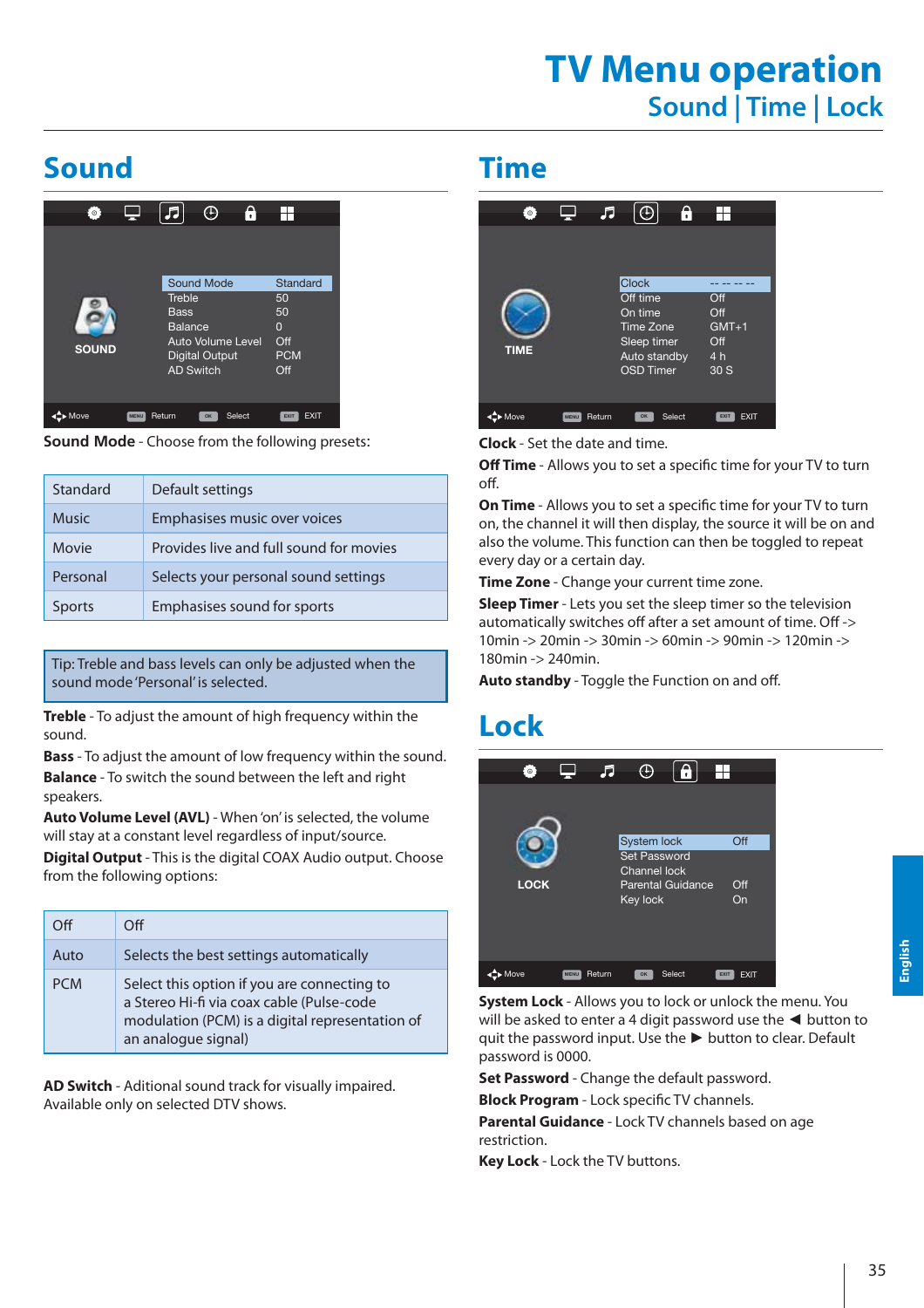# **TV Menu operation Setup**

## **Setup**



**Language** - Allows you to change the language of the menu. **TT Language** - Encoding settings for the proper display of teletext characters.

#### **Subtitle Language** -

**Hearing Impaired** - If signal provides support for the hearing impaired, the subtitles can be displayed by pressing the "Subtitle". If you set a Hearing Impaired on and switch to a channel with support for hearing impaired subtitles will be activated automatically.

**PVR File System** - Checks the file system of the connected USB device and displays the information about the check results.

**Aspect Ratio** - Within the EU the picture format varies depending on the channel/broadcast. There are a number of different options to best meet your needs.

| Auto               | Automatically displays the best picture<br>format. So the picture is in the correct<br>position. May have black lines at the top/<br>bottom and/or sides. |
|--------------------|-----------------------------------------------------------------------------------------------------------------------------------------------------------|
| 4.3                | Displays the 4:3 picture in its original size.<br>Side bars are shown to fill the 16:9 screen.                                                            |
| 16:9               | Fills the screen with a regular 16:9 signal.                                                                                                              |
| Zoom $1/2$         | The picture is the correct proportion but<br>zoomed in to fill the screen.                                                                                |
| <b>Full Screen</b> | Stretch signal to fill the screen.                                                                                                                        |

**Blue Screen** - Changes the background when there is no input between clear and a blue background (Only available on some sources).

#### **First Time Installation** -

**Reset** - This resets the menus to factory settings.

**Software Update (USB)** - From time to time we may release new firmware to improve the operation of the television (available to download). This menu lets you install the new software/firmware onto the television. Further details of how to do this will be issued with the firmware. Contact the helpline or refer to the 'product support' section of the website.

**HDMI CEC** - Allows you to operate devices conected via HDMI with TV remote control.

**Auto power** - Atomatically turn on/off conected devices via HDMI CEC

**Device menu** - Allows you to acess devices menu and operate the menu using TV remote control.

**HDMI ARC** - Sends audio signal from terrestrial/satellite broadcast via HDMI to the AV receiver without using any additional audio cables, this functions is available only on HDMI 2 output.

**HDMI CEC must be supported on connected devices.**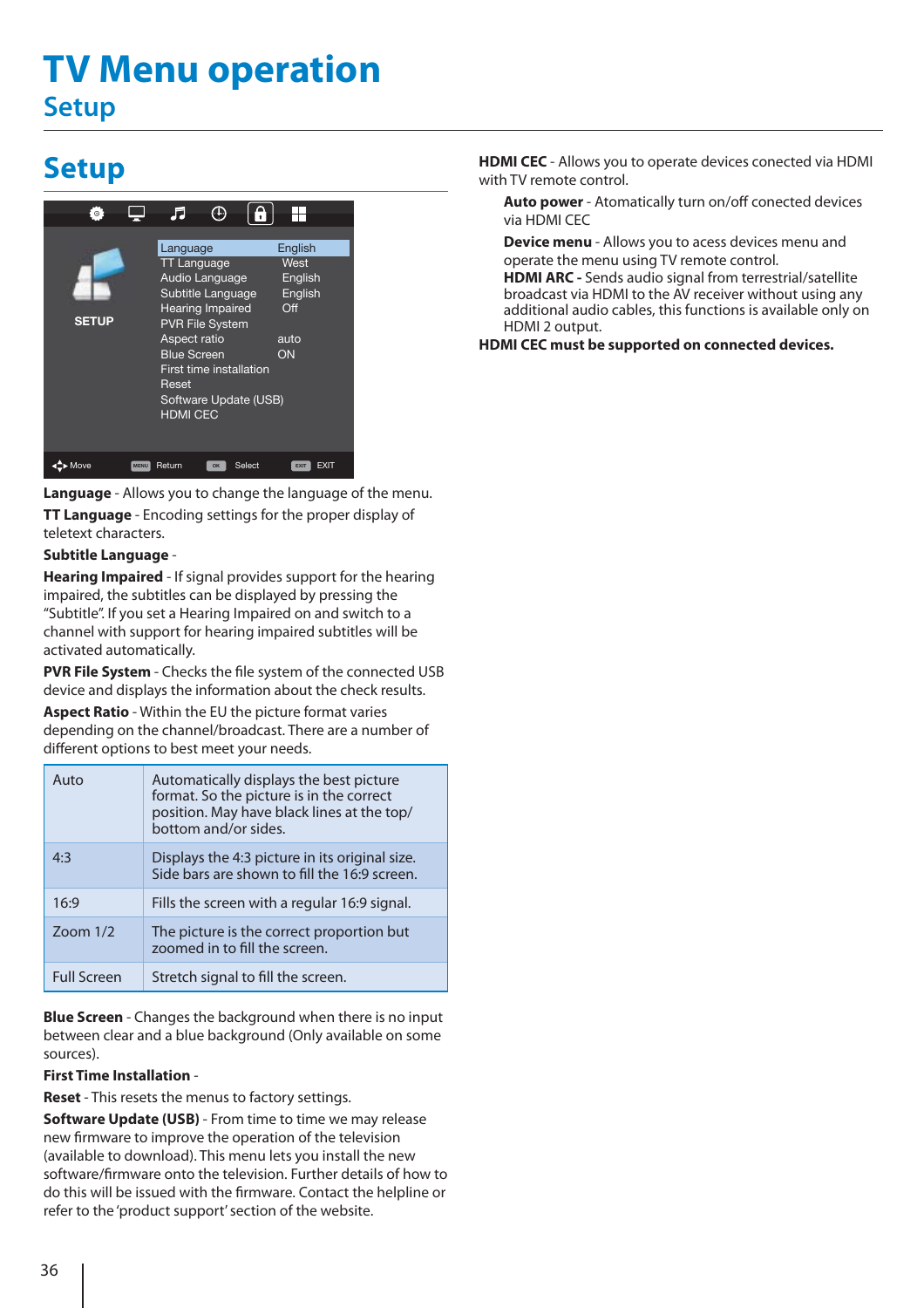## **TV Menu operation PC Settings | 7 Day TV Guide | USB record\***

## **PC Settings**



**Auto Adjust** - Lets you automatically configure the television to be used as a computer monitor.

**H Offset** - Changes the horizontal position of the picture. **V Off set** - Changes the vertical position of the picture.

Tip: If the computer is left in-active for a period of time, the television will switch into a 'sleep' state (the screen will power off to save power). To switch back on press the **Postandby button. Position Resetting back to the original settings** 

# **7 Day TV Guide / USB Record**

|                     |                                                                                                                                                                                                                                                                                                                         | 7 Day TV GUIDE               |                                 |  |
|---------------------|-------------------------------------------------------------------------------------------------------------------------------------------------------------------------------------------------------------------------------------------------------------------------------------------------------------------------|------------------------------|---------------------------------|--|
| Season <sub>2</sub> | 10 Years Younger: The Challenge<br>Support worker Janice Cassidy's lifestyle of long working hours and a penchant for tanning<br>has taken its toll, while the stress of bringing up two daughters and heavy smoking has<br>affected interior designer Shere Morady. Surgeon Jan Stanek and the team set out to provide |                              |                                 |  |
|                     |                                                                                                                                                                                                                                                                                                                         |                              | 04 Aug 2010 10:42               |  |
| BBC <sub>1</sub>    | 05:00-06:00                                                                                                                                                                                                                                                                                                             |                              | 10 Years Younger: The Challenge |  |
| BBC <sub>2</sub>    | 06:00-06:30                                                                                                                                                                                                                                                                                                             | <b>The Simpsons</b>          |                                 |  |
| ITV1                | 06:30-07:00                                                                                                                                                                                                                                                                                                             | <b>Hollyoaks</b>             |                                 |  |
| Channel 4           | 07:00-08:00                                                                                                                                                                                                                                                                                                             | <b>Channel 4 News</b>        |                                 |  |
| five                | 08:00-09:00                                                                                                                                                                                                                                                                                                             | How to Look Good Naked       |                                 |  |
| BBC <sub>3</sub>    | 09:00-10:00                                                                                                                                                                                                                                                                                                             | Newlyweds: The One Year Itch |                                 |  |
| BBC4                | 10:00-11:15                                                                                                                                                                                                                                                                                                             | <b>Big Brother</b>           |                                 |  |
| ITV <sub>2</sub>    | 11:15-11:45                                                                                                                                                                                                                                                                                                             | The Big Bang Theory          |                                 |  |
| <b>B</b> Record     | <b>*</b> Remind                                                                                                                                                                                                                                                                                                         | Prev Day<br>* Move View.     | Next Day<br><b>O</b> Display    |  |

TV Guide is available in Digital TV mode. It provides

information about forthcoming programmes (where supported by the Digital channel). You can view the start and end time of all programmes and on all channels for the next 7 days and set reminders.

- 1. Press [TV GUIDE]. The following 7 Day TV Guide will appear.
- 2. Navigate through the menu using  $\triangle$ / $\Psi$ / $\blacktriangle$ . **You can now:** Record a Programme by pressing RED.\*

Set a reminder by pressing GREEN. View a previous day by pressing YELLOW. View the next day by pressing BLUE.

3. Press [EXIT] to exit the 7 day TV Guide.

Note: This TV is designed to operate with USB memory sticks up to 32GB. It is possible to use either a USB memory stick or a USB portable Hard Drive of a larger capacity, however, it must be formatted to the FAT32 file system in order to operate correctly. At the time of printing this user guide, Windows XP/Vista computers are only capable of formatting up to 32GB, therefore, you will need a software programme/ utility to format larger USB drives/hard drives to FAT32. Additional help and support is available from the web site.

# **USB Record - Digital mode\***

USB RECORD – DIGITAL/FREEVIEW MODE

Built into this television is a USB record facility. This function is available in Digital mode when.

used in conjunction with a compatible USB memory stick or USB Hard drive. The benefits of this are as follows:

- Pause live TV and then playback, fast forward and rewind (up to live TV).
- One button record, if you decide you want to record the current programme.
- Easy programmable recording from the 7 day TV Guide
- Record TV and watch back on your computer/laptop.

Due to the nature of the product, it is necessary to use a high speed USB memory stick (as the TV reads from and writes to the memory stick at the same time, some memory sticks may not be suitable).

#### Minimum Specification - USB Memory Stick

| <b>Read Speed</b>  | 20 MB/s (Mega Byte Per Second) |
|--------------------|--------------------------------|
| <b>Write Speed</b> | 6 MB/s (Mega Byte Per Second)  |

**If you wish to use a USB portable hard drive larger than 32GB, please refer to the FAQ section at the rear of this user guide.**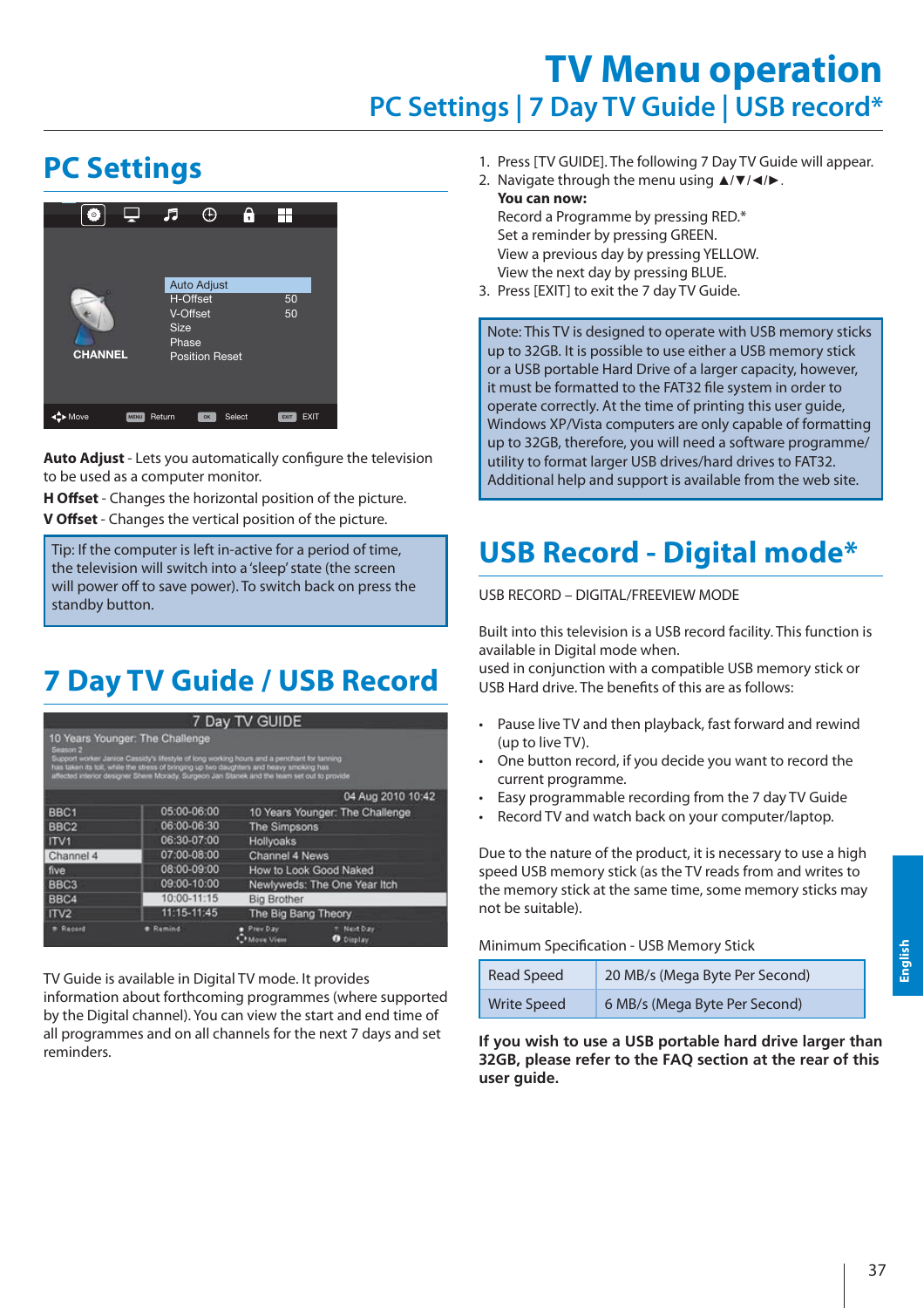# **TV Menu operation Pause Live TV (Time Shift)\* | USB mode / Media player**

### Pause Live TV (Time Shift) \*

Pausing Live TV is very simple.



 $\Theta$  - Press the play/pause button and the television will pause and the live content will be recorded. To resume watching press play/pause again.

 $\Theta$  - Press fast forward to go forward in a recording (i.e. to skip adverts).

 $\bigodot$  - Press fast rewind to go back in a recording (i.e. if you fast forwarded too far).

Tip: When you switch the TV to standby or change channel the Time Shift memory is wiped. To restart time shift you must press play/pause button.

### One Button Record

At any point in time you may decide to record the current channel that you are watching. To do this you need to press the [REC] button.

Tip: This television contains one TV tuner, therefore it can only record the channel you are watching or record one channel while the television is in standby mode.

Note: USB record function is only avilable in Digital TV mode. Due to copyright laws and illegal copying/ recording it is not possible to record to/from any other input/output source.

## **USB mode / Media player**

USB mode offers playback of various different types of content that you have saved on your USB Memory Stick. Please refer to technical specification page for compatible file

types On switching to USB source the above menu screen will appear. The content will be divided into Photo, Music, Movie and Text based on file type.



1. You can navigate through the menus using the scroll  $\triangle$ / $\blacktriangledown$ / $\blacktriangleleft$ / $\blacktriangleright$  buttons. To confirm the item you wish to play/ view press [OK] button.



2. Select the drive you require. (If your drive only has 1 partition you will only see 1 item).



3. You can now access the item. Press OK to view.



4. While viewing you control the item using or by



pressing (i) and using  $\triangle$ / $\nabla$ / $\triangleleft$ / $\triangleright$  and (OK)

\*- Available only on devices with PVR Function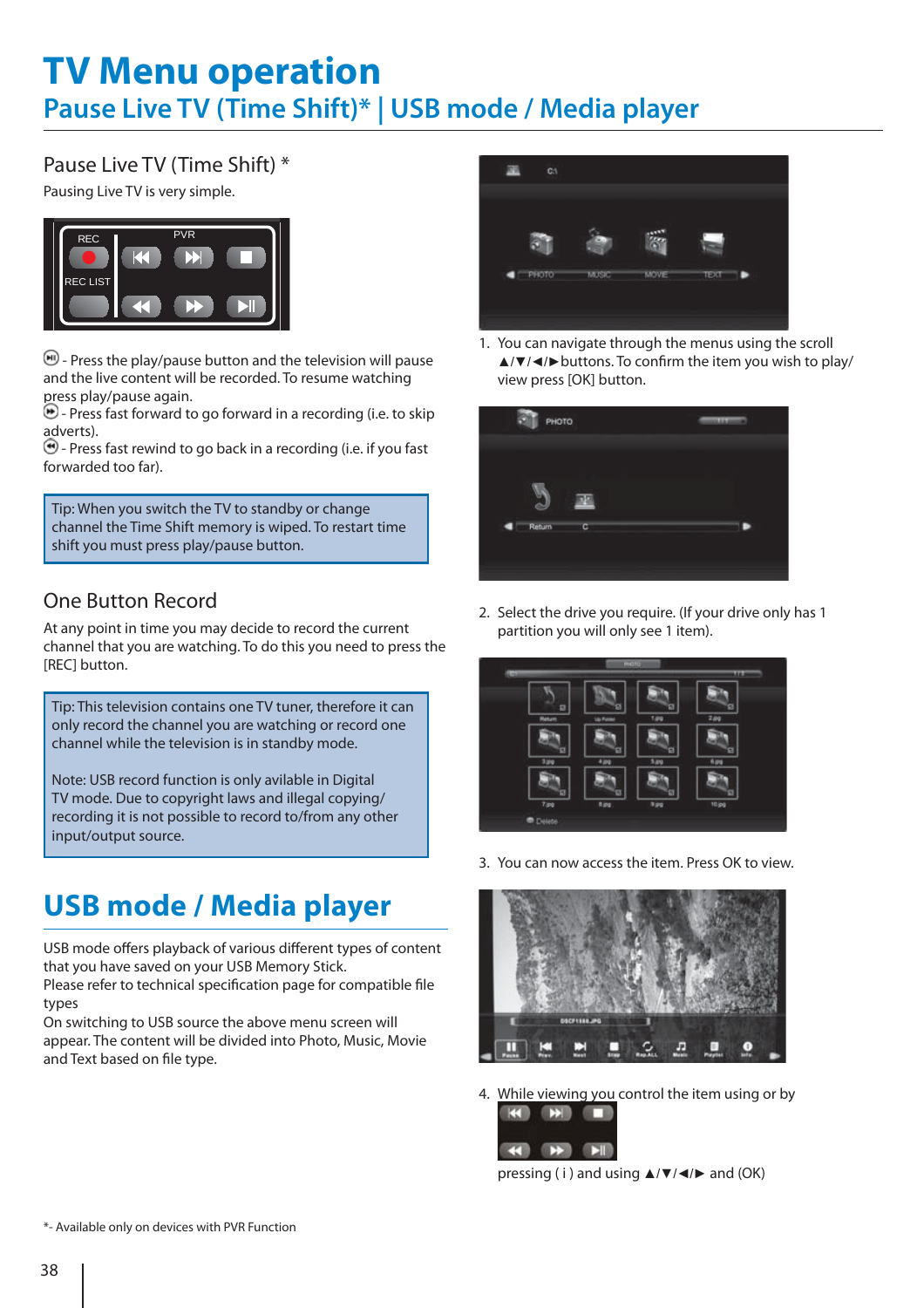

To access this menu, press [D. MENU] button on the remote control. If you wish to make changes to any of the default settings, use the scroll **∆/▼/∢/** buttons. To confirm any settings press [OK] button.

To exit this menu at anytime, press [EXIT] button.

#### **General Setup Page**

**TV Display -** Choose from the following options

| 4:3              | PS Traditional picture format, often used on |  |
|------------------|----------------------------------------------|--|
| PanScan          | old film                                     |  |
| 4:3              | LB Traditional picture which has been        |  |
| <b>LetterBox</b> | adapted for widescreen                       |  |
| Wide             | Widescreen picture format                    |  |

**OSD Language -** Select desired language

#### **Audio Setup Page**

**Speaker Setup -** Choose from the following options

| LT/RT         | Set LT/RT Downmix  |  |
|---------------|--------------------|--|
| <b>Stereo</b> | Set Stereo Downmix |  |

#### **Dolby Digital Page Dual Mono**

| <b>Stereo</b>   | Outputs 2 channels of sound both left and<br>right                  |  |
|-----------------|---------------------------------------------------------------------|--|
| Mono L          | Outputs left side sound                                             |  |
| Mono R          | Outputs right side sound                                            |  |
| <b>Mix Mono</b> | Outputs a single channel of sound but mix<br>between right and left |  |

**Dynamic Range - This is the difference between the quietest** and loudest sounds. This setting works only with DVD discs recorded in Dolby digital.

#### **Preference Page**

**TV Type** - Choose from the following options

| <b>NTSC</b> | Normally used for discs from North America,<br>Japan etc              |  |
|-------------|-----------------------------------------------------------------------|--|
| <b>PAL</b>  | The standard for discs from UK/Europe, most<br>of Asia, Australia etc |  |
| Auto        | For both NTSC and PAL                                                 |  |

**Default -** This option allows you reset all DVD settings to factory settings.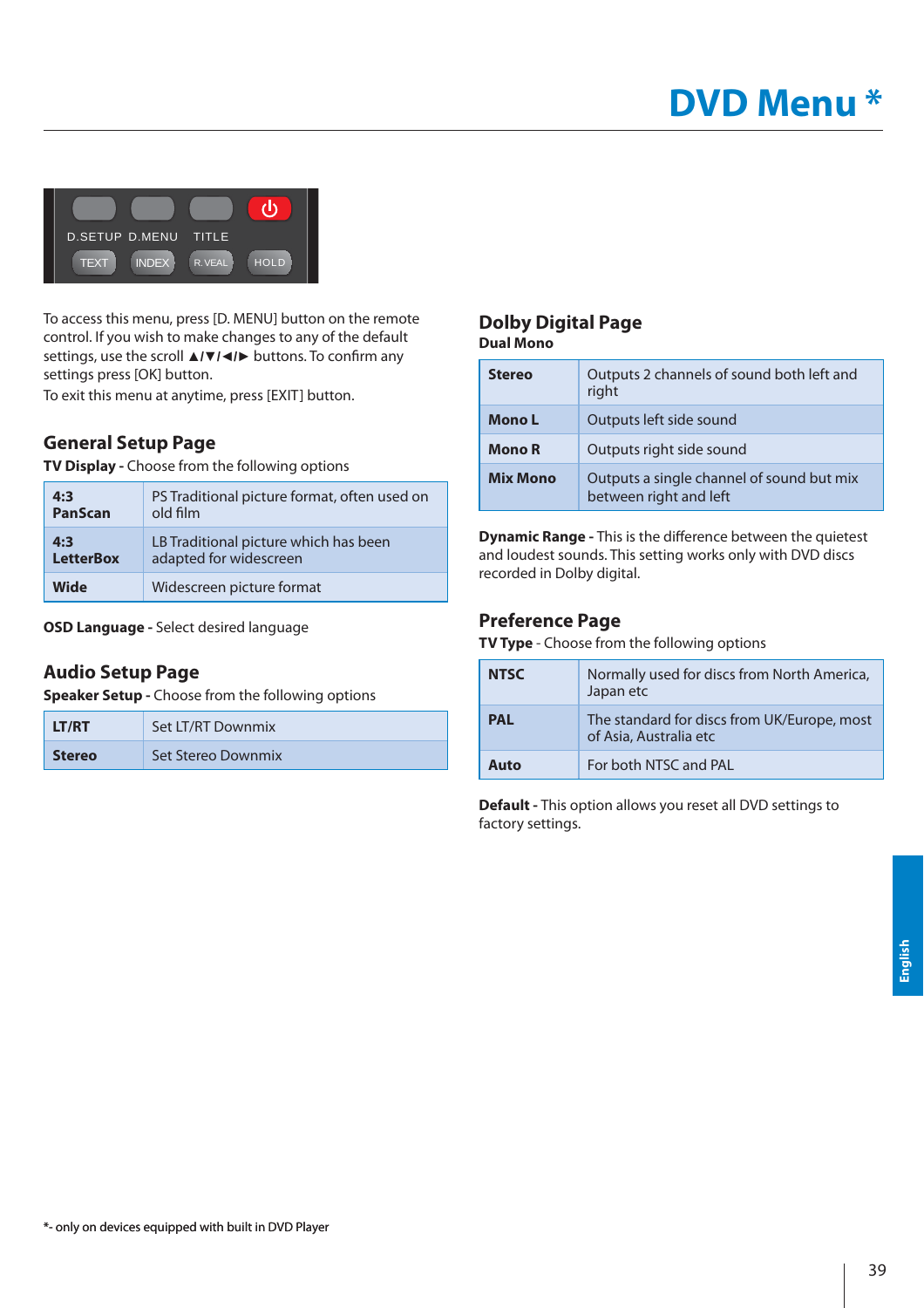# **Frequently asked questions**

| General                    | I would like to have louder<br>sound by connecting<br>additional speakers.                                                               | There are 2 options:<br>1) Use Digital COAX output connected to an external amplifier/surround sound<br>system.<br>2) Use the 3.5mm headphone output and a 3.5mm to phono cable (available<br>separately) to connect to an amplifier/surround sound system.                                                                                                                                                                                                                                                                                                                  |
|----------------------------|------------------------------------------------------------------------------------------------------------------------------------------|------------------------------------------------------------------------------------------------------------------------------------------------------------------------------------------------------------------------------------------------------------------------------------------------------------------------------------------------------------------------------------------------------------------------------------------------------------------------------------------------------------------------------------------------------------------------------|
| General                    | Why are some options in<br>the menu unavailable and<br>greyed out.                                                                       | Some options are only available in certain sources, i.e. HDMI, PC/VGA. They are<br>unavailable in the other sources where they have no affect.                                                                                                                                                                                                                                                                                                                                                                                                                               |
| <b>TV</b>                  | I have tuned in Digital TV<br>but I am not receiving any<br>or all of the channels and/<br>or the channels I receive are<br>breaking up. | 1) Check you are in an area that can receive Digital TV.<br>2) Check you are using an aerial that is able to receive a good digital signal. In most<br>cases, you will need an outdoor digital hi-gain/wideband aerial. In areas that have<br>excellent digital coverage, you may be able to use a loft type aerial but it is highly<br>likely that you will also need to connect a booster between the back of the TV and the<br>TV aerial wall socket. Unfortunately, to receive a good enough digital signal, it is not<br>possible to use a portable/indoor type aerial. |
| <b>TV</b>                  | I have re-tuned my television<br>but when I switch it off it is<br>not storing the channels.                                             | Complete a first time installation, please refer to the set-up menu section of the<br>manual of how to do this.                                                                                                                                                                                                                                                                                                                                                                                                                                                              |
| <b>VCR/DVD</b><br>Recorder | I have connected the TV to<br>my VCR or DVD Recorder via<br>SCART but it is not recording.                                               | In addition to connecting via SCART, you should connect the aerial cable from the<br>wall socket to your VCR/DVD Recorder and another aerial cable from the VCR/DVD<br>Recorder to the TV.                                                                                                                                                                                                                                                                                                                                                                                   |
| <b>Game Consoles</b>       | I have connected my PS3 to<br>the TV via HDMI, but I am<br>not receiving any pictures or<br>sound on my Television.                      | 1) Ensure the TVs source is on HDMI.<br>2) Check your settings on your PS3 are as per the PS3 instruction manual.                                                                                                                                                                                                                                                                                                                                                                                                                                                            |
| <b>Game Consoles</b>       | I have connected my Xbox<br>360 to the TV via Component<br>Cables (Red, Green & Blue)<br>but I am not receiving any<br>sound.            | Component cables only provide HD Pictures. For the sound you will need to connect<br>the Red & White audio cables on the Xbox to the Red & White phono inputs on the<br>rear of the TV. Please refer to the 'Connections' pages.                                                                                                                                                                                                                                                                                                                                             |
| <b>USB Mode</b>            | I have inserted a USB Memory<br>Key, but the TV does not<br>recognise it.                                                                | Ensure the USB Memory Key is formatted to type FAT32.                                                                                                                                                                                                                                                                                                                                                                                                                                                                                                                        |
| <b>USB Mode</b>            | Using a USB portable hard<br>drive.                                                                                                      | If you wish to use a portable hard drive larger than 32GB, please note that it must<br>be formatted to the FAT32 file system in order to operate on this TV. Windows XP/<br>Vista computers are only capable of formatting up to 32GB, therefore, you will need a<br>software programme/utility to format larger hard drives. Please refer to the web site<br>for more information.                                                                                                                                                                                          |
| <b>USB Record / TV</b>     | I cannot change the channel,<br>access the menu or use the<br>red button.                                                                | During Time Shift you cannot change the channel, access the menu or use the red<br>button.                                                                                                                                                                                                                                                                                                                                                                                                                                                                                   |
| <b>USB Record / TV</b>     | When using the USB to record<br>the picture 'breaks up' or<br>experience loss of sound.                                                  | Check the USB Memory Stick meet the minimum requirements of Read Speed - 20<br>MB/s (Mega Byte Per Second), Write Speed - 6 MB/s (Mega Byte Per Second).                                                                                                                                                                                                                                                                                                                                                                                                                     |